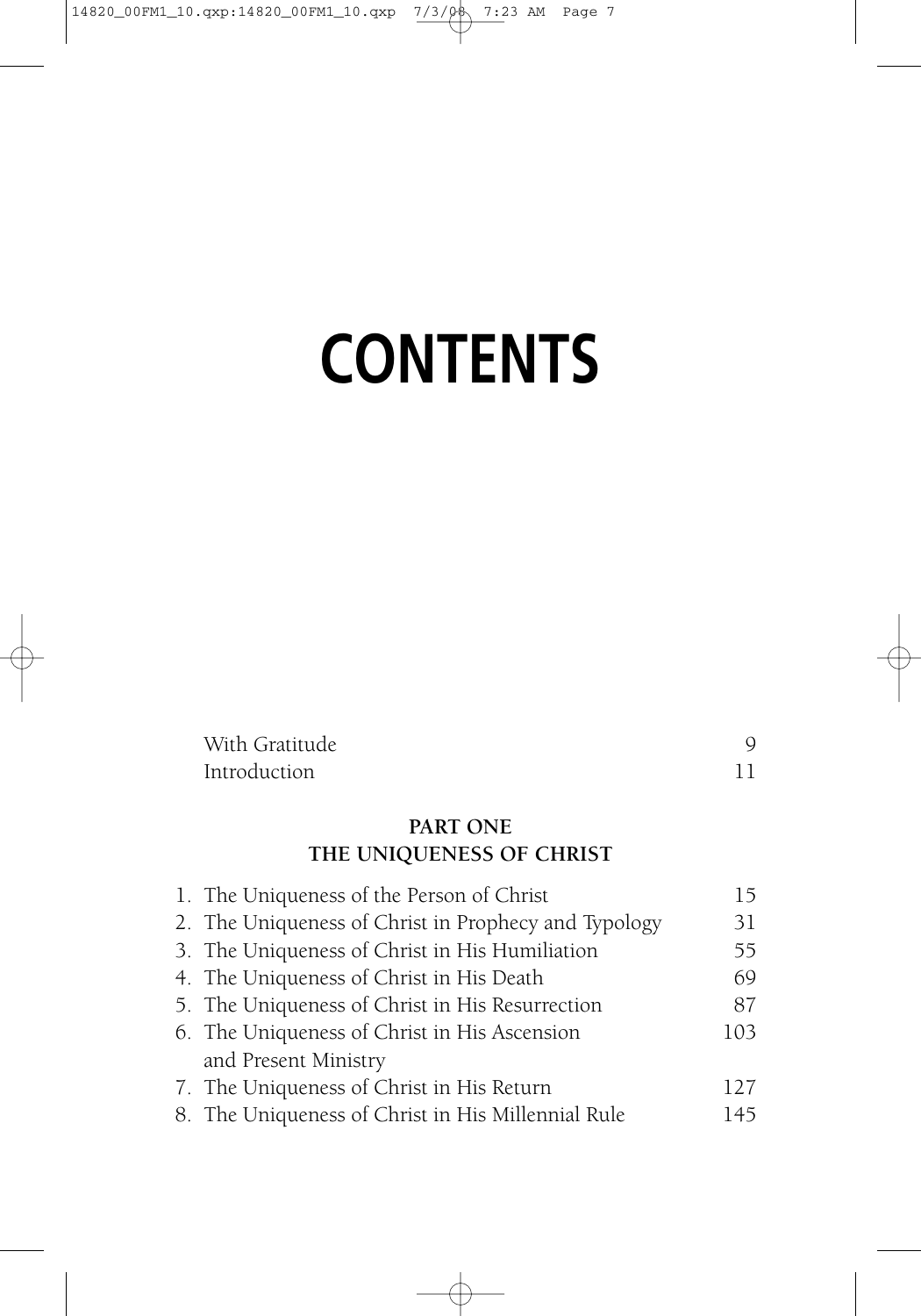# **PART TWO THE AUTHORITY OF CHRIST**

| 9. The Authority of Christ over Nature         | 163 |
|------------------------------------------------|-----|
| 10. The Authority of Christ over Satan         | 175 |
| 11. The Authority of Christ over Disease       | 189 |
| 12. The Authority of Christ over Demons        | 205 |
| 13. The Authority of Christ over Sin           | 219 |
| 14. The Authority of Christ over Circumstances | 233 |
| 15. The Authority of Christ over Trials        | 247 |
| 16. The Authority of Christ over Death         | 261 |

## **PART THREE THE PURSUIT OF CHRIST**

| 17. Exalting Christ  | 277 |
|----------------------|-----|
| 18. Loving Christ    | 291 |
| 19. Following Christ | 305 |
| 20. Obeying Christ   | 321 |
| 21. Sharing Christ   | 337 |
| 22. Serving Christ   | 353 |
| 23. Needing Christ   | 371 |
| 24. Trusting Christ  | 383 |
| Conclusion           | 395 |
| Subject Index        | 397 |
| Scripture Index      | 409 |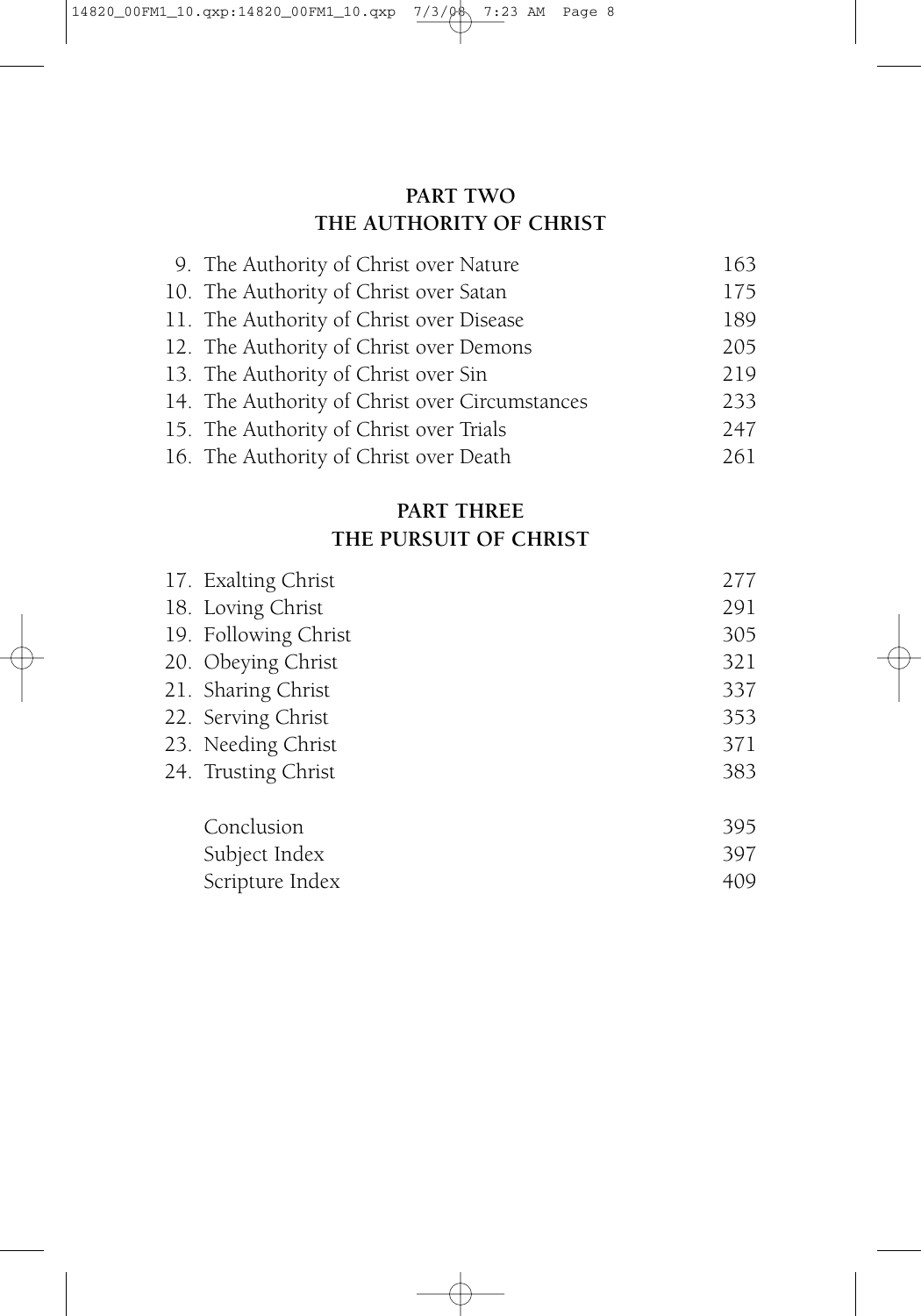# **q THE UNIQUENESS OF THE PERSON OF CHRIST**

**J**esus Christ is *the* unique, one-of-a-kind person in all of history. Jesus has undoubtedly been the subject of more devotion, more study, more books, and more songs than anyone else who has ever lived. His appearance on earth was so monumental that history divided around His life, B.C. and A.D. Time only has meaning to us as it is defined by the presence of Jesus Christ in history.

On one occasion Jesus' disciples voiced the question that people have been asking about Him for two thousand years. Having witnessed His miraculous calming of the sea, the Twelve looked at one another and asked in amazement, "What kind of a man is this?" (Matthew 8:27). The Gospels and the rest of the New Testament were written to answer that most important of all questions and explain its implications for our lives.

The person and work of Jesus Christ is a subject so big that we will spend all eternity learning about Him. In these pages we want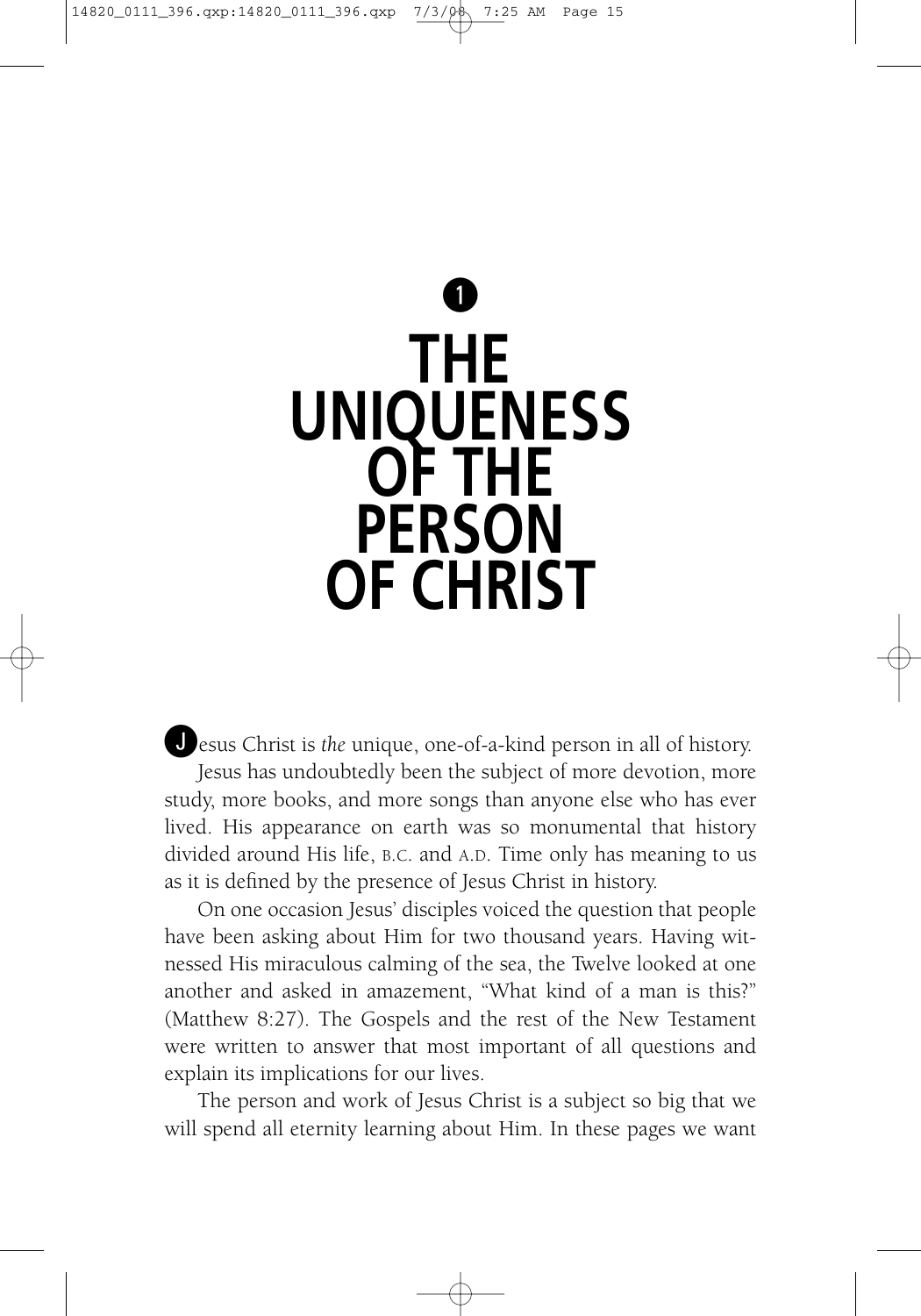16 **W H O I S T H I S K I N G O F G L O R Y ?**

to explore this greatest of all subjects, considering the uniqueness and authority of Jesus, and then tackling the question of what it means to pursue Jesus Christ by giving Him the worship and devotion of our lives.

I want to begin this study by considering what the Bible teaches about the person of Jesus Christ. We can make a number of opening statements here.

For instance, Jesus is unique because He is the only person who existed before He was born and who is today what He has always been. He is the only person whose conception had no relationship to His origin, yet He was not a man before His incarnation. By virtue of His birth as a man, Jesus Christ is now both Son of God and Son of Man. He is Deity, and He is humanity. Jesus is the God-man.

#### **J E S U S C H R I S T ' S D E I T Y**

Let's begin with the deity of Jesus Christ, His nature as "very God of very God," to use a phrase theologians use to try to declare Christ's divine nature.

A lot of people respect Jesus Christ as a great person, an inspiring teacher, and a great leader, but reject His deity. This is heresy. You cannot hold Jesus in high regard while denying He is the eternal God, a point Jesus Himself made quite clear to the rich young man (Mark 10:17–18).

Jesus Christ clearly and directly claimed to be God when He said, "I and the Father are one" (John 10:30). This statement is significant because the word *one* is neuter in form meaning that He and the Father were one, perfect in nature and unified in essence. This was a personal claim of total equality with the Father. Those who heard this statement clearly understood it is to be a claim to deity, for they immediately tried to stone Him for blasphemy because He made Himself equal to God (v. 33).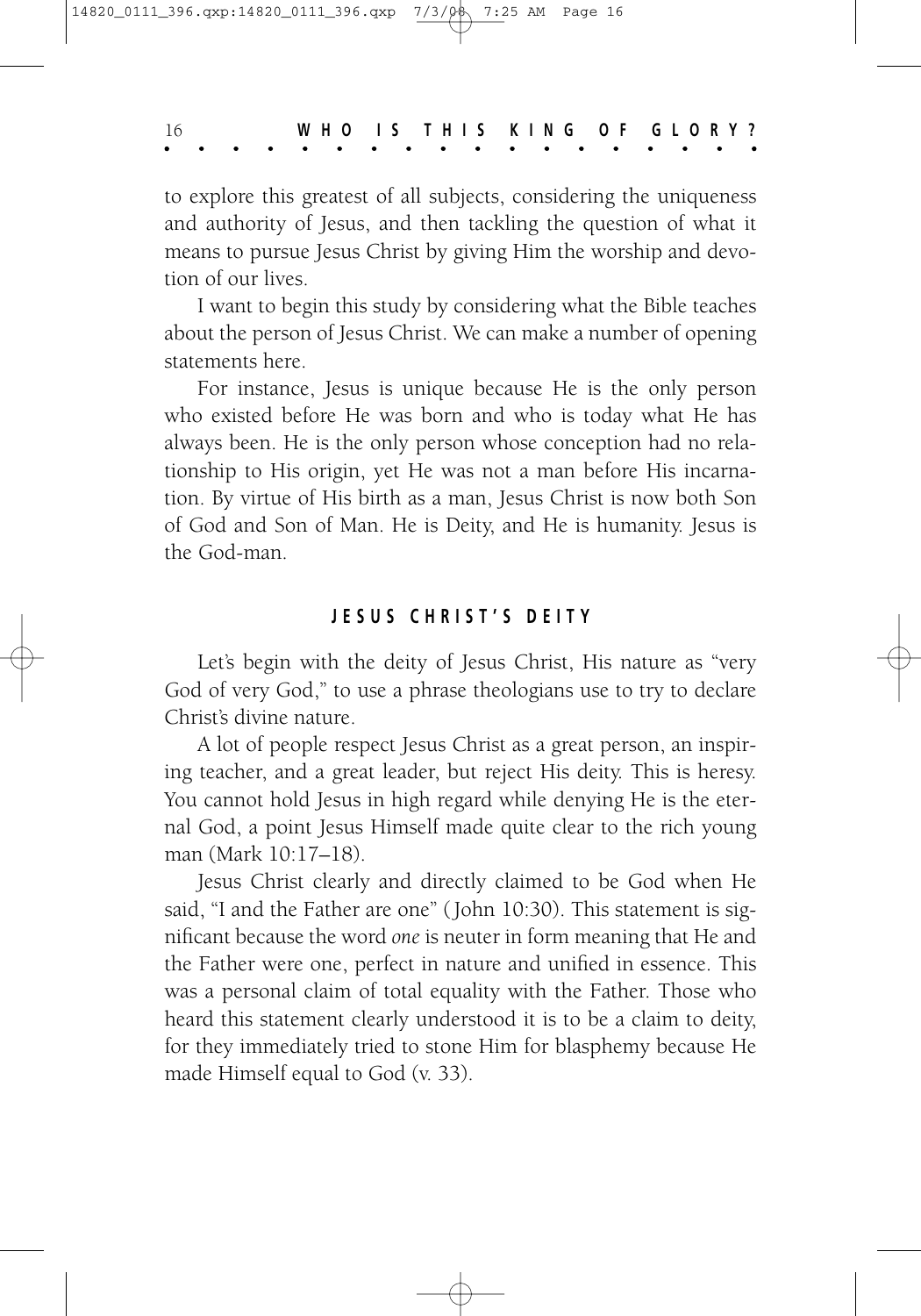#### *C h r i s t ' s P r e e x i s t e n c e*

We could use a number of lines of argument to demonstrate Jesus' deity. I want to consider four points, beginning with His preexistence.

We have already said that Christ existed before His birth. The prophet stated Christ's preexistence this way: "As for you, Bethlehem Ephrathah, too little to be among the clans of Judah, from you One will go forth for Me to be ruler in Israel. His goings forth are from long ago, from the days of eternity" (Micah 5:2).

This is a significant verse for several reasons, not the least of which is Micah's accuracy in prophesying Jesus' birthplace. I have been to Bethlehem, and even today it's a small town. It was even smaller and more insignificant in Jesus' day, so for Micah to predict Bethlehem as Messiah's birthplace was, humanly speaking, like finding a needle in a haystack.

But notice what the prophet said about this One who would be born in Bethlehem. He had no beginning; His existence reaches back into eternity past.

Isaiah gave Jesus Christ the title "Eternal Father" (Isaiah 9:6), or "Father of eternity," in his prophecy of Jesus' first and second comings. Since Jesus is the Father of eternity, He is also the Father or initiator of time.

But the only way Jesus could be the initiator of time is if He existed before time. This verse speaks of His preexistence and tells us that Christ is of a different nature than anyone else who has ever lived.

The prophets were not the only ones who taught Jesus' preexistence. Jesus declared it Himself in an exchange that stunned and infuriated His Jewish detractors.

They had accused Jesus of having a demon (John 8:52) because He claimed that anyone who believed in Him would not see death. They reviled Him and asked this question: "Whom do You make Yourself out to be?" (v. 53).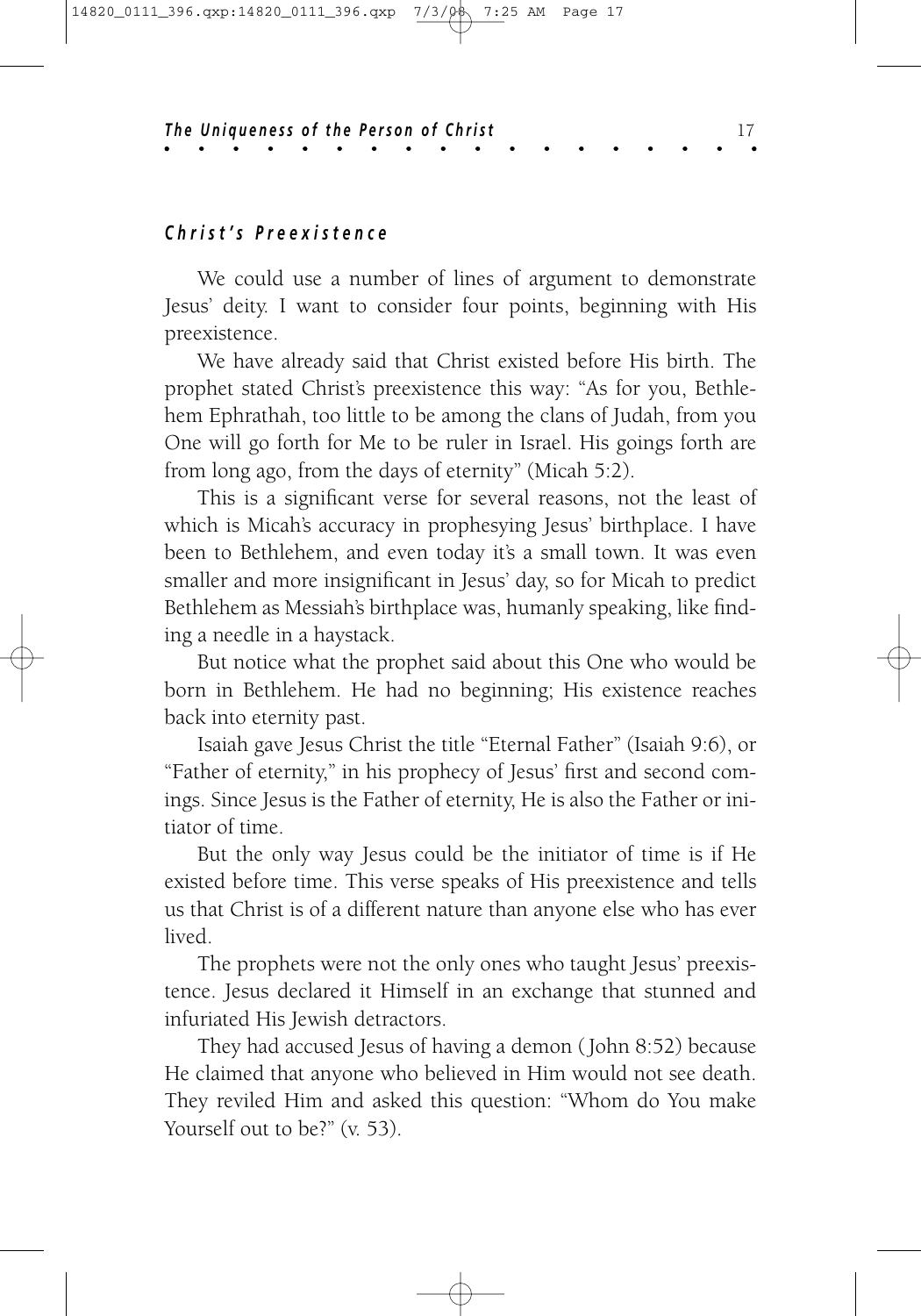That's a great question, but they didn't like Jesus' answer, especially when He said, "Your father Abraham rejoiced to see My day" (v. 56). The Jews replied, "You are not yet fifty years old, and have You seen Abraham?" (v. 57). They were getting upset because Jesus was making claims no man had ever made before.

Then Jesus made this crucial statement: "Truly, truly, I say to you, before Abraham was born, I am" (v. 58).

Don't miss the importance of the verb tenses Jesus used here. He was making an incredibly important claim. He did not say, "Before Abraham was born, I *was,*" but "I am."

This is significant because "I AM" is the name God gave Himself when He sent Moses to redeem Israel from Egypt. "God said to Moses . . . 'Thus you shall say to the sons of Israel, "I AM has sent me to you"'" (Exodus 3:14).

This is the name we transliterate as *Yahweh,* the self-existing God. This name describes God's personal self-sufficient and eternal nature. The eternal God has no past, so He cannot say "I was." He has no future, so cannot say "I will be." God exists in an eternal now. Time is only meaningful to us because we are not independently self-sufficient and eternal.

When Jesus told the Jews that He predated Abraham, He was claiming not only preexistence but Deity.

#### Jesus' Equality with God the Father

There is another important claim in what Jesus told His Jewish opponents in John 8. By taking to Himself the most personal and hallowed name of God, Jesus was making Himself equal with God.

His hearers understood this perfectly, because they picked up stones to stone Jesus for blasphemy (John 8:59).

Jesus' claim is even stronger in John 5:17–18. "'My Father is working until now, and I Myself am working.' For this cause therefore the Jews were seeking all the more to kill Him, because He not only was breaking the Sabbath, but also was calling God His own Father, making Himself equal with God."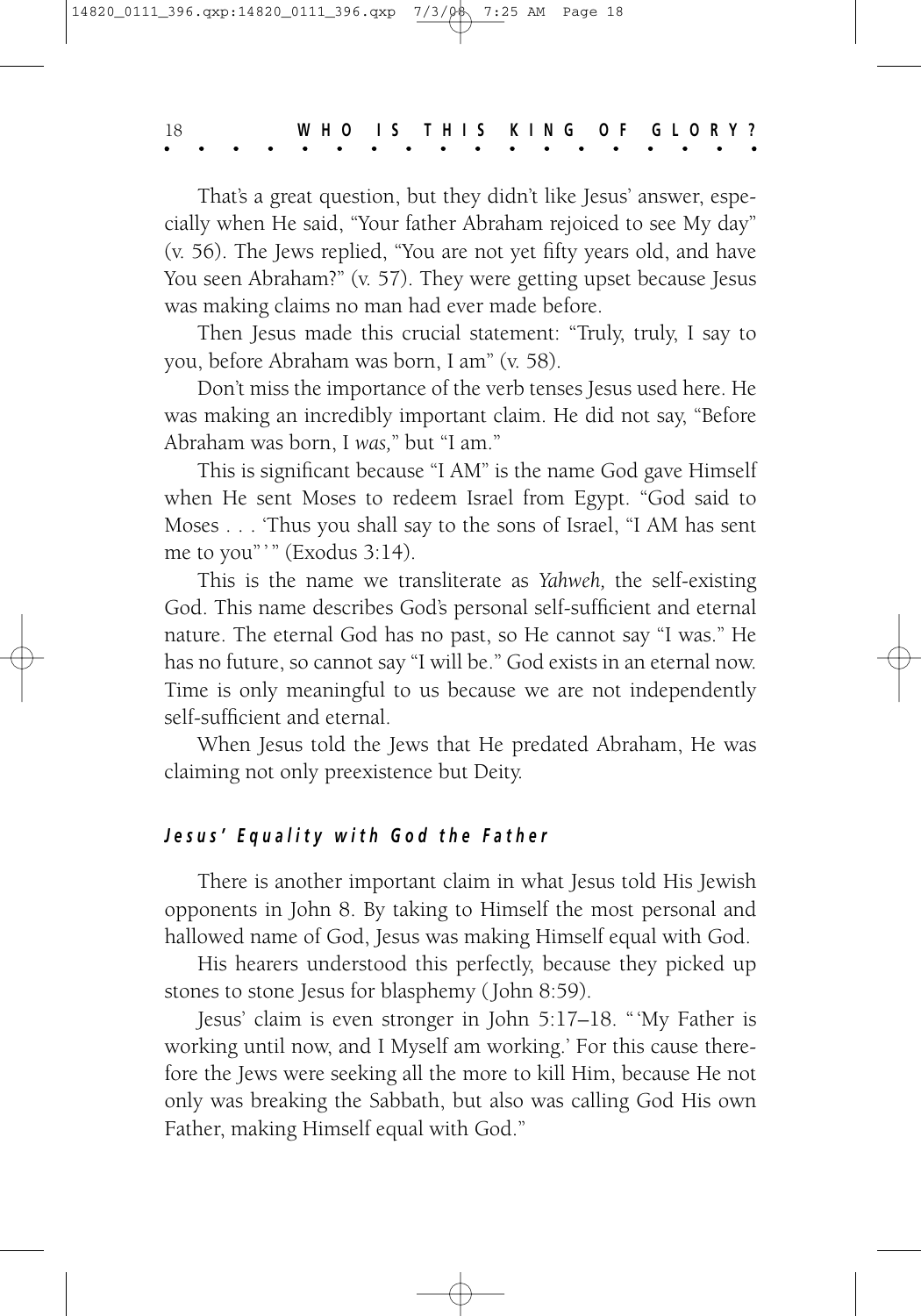These people understood Jesus to mean that He was placing Himself on equal standing with God because He was claiming to be of the same essence as God.

The Bible elsewhere equates Jesus with God. Genesis 1:1 says that God created the world. But Colossians 1:16 says that by Jesus Christ, "All things were created." Either we have two Creators, or the God of Genesis 1 is the God of Colossians 1.

John made the identical claim for Jesus when he began his Gospel by declaring, "In the beginning was the Word, and the Word was with God, and the Word *was* God" (John 1:1, italics added). So the Word is distinct from God, yet the Word is equal with God.

John doesn't leave us in doubt about the identity of the Word. "And the Word became flesh, and dwelt among us, and we beheld His glory, glory as of the only begotten from the Father, full of grace and truth" (John 1:14).

Then verse 18 adds, "No man has seen God at any time; the only begotten God, who is in the bosom of the Father, He has explained Him."

When you put these three verses together, you get quite a picture of Jesus Christ. He is distinct from God, yet equal with God. He took on human flesh for the purpose of making the invisible God visible to human beings.

The writer of Hebrews said that Jesus "is the radiance of [God's] glory and the exact representation of His nature, and upholds all things by the word of His power" (Hebrews 1:3). So don't let anyone tell you that Jesus is just a great Man or merely *a* son of God. He is God the Son.

There is even stronger language in Hebrews 1:8, because here God Himself is the speaker. "Of the Son He says, 'Thy throne, O God, is forever and ever.'" God the Father is calling His Son "God."

Nothing could be clearer or more direct than that. No wonder Paul wrote that in Jesus, "All the fulness of Deity dwells in bodily form" (Colossians 2:9). This cannot be said about anyone else. Jesus claimed equality with God, and the writers of Scripture consistently support that claim.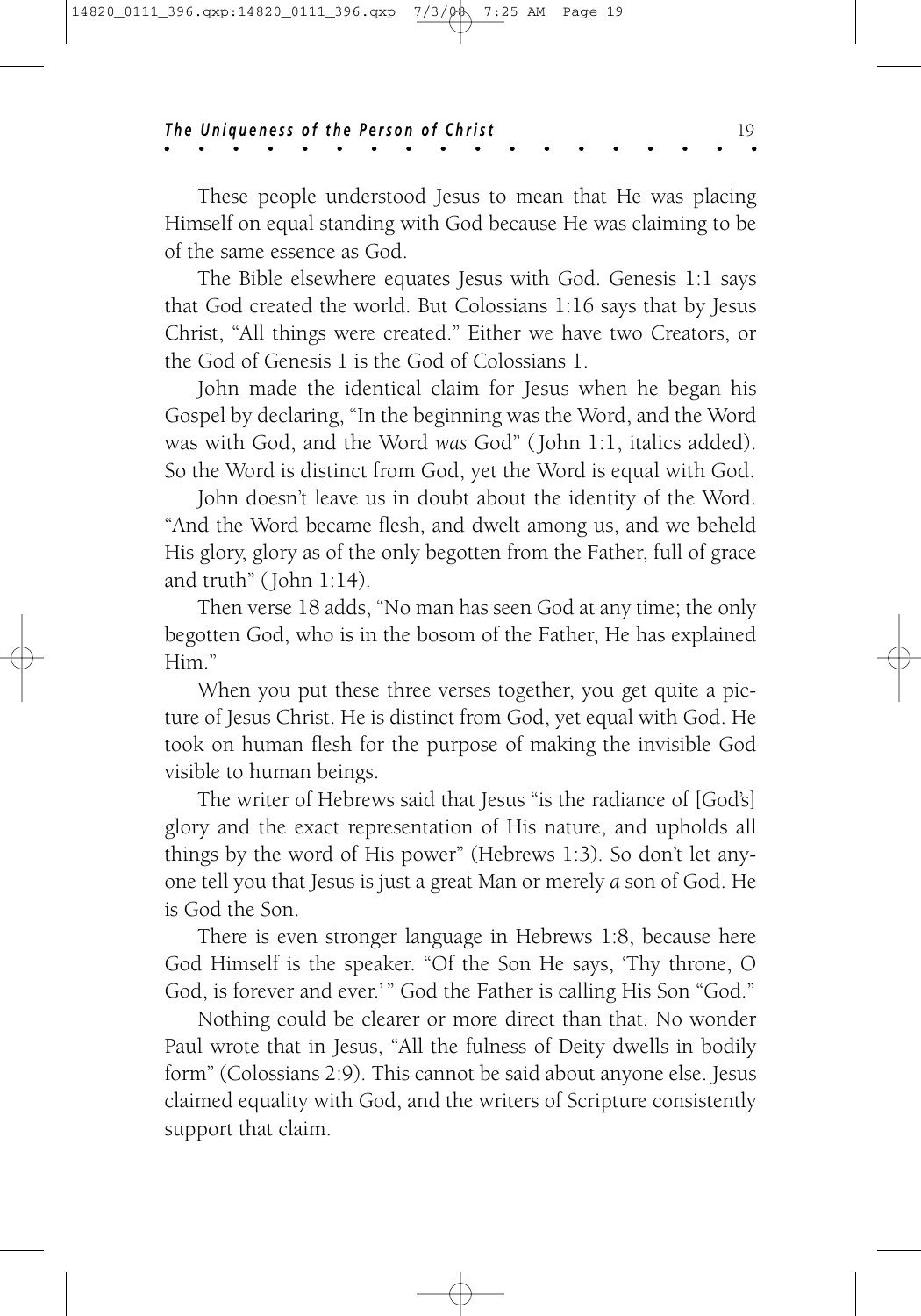#### *J e s u s ' A c c e p t a n c e o f W o r s h i p*

Another strong argument for Jesus' deity is the fact that He readily accepted the worship of His disciples and others. For a mere human being to do that would be blasphemy. But Jesus' disciples came to recognize Him as God, and after Jesus' resurrection and ascension they had no hesitation in making that known.

One example of this worship is that great scene in John 20 when Jesus appeared to the disciples after His resurrection. Thomas had been absent during an earlier visit, and he said he would not believe unless he saw with his own eyes (v. 25).

So Jesus came to the disciples and invited Thomas to touch His hands and side and to believe (v. 27). Thomas responded, "My Lord and my God!" (v. 28).

Not only did Jesus accept Thomas's declaration of worship, but He said that all those who believe in Him are "blessed" (v. 29). Notice that when Thomas said, "My Lord and my God," Jesus said in effect, "Yes, I am He." He accepted the worship that is due to Deity alone.

We can see worship being offered to Jesus throughout the Gospels. Earlier in Jesus' ministry, the disciples worshiped Him after He calmed a storm (Matthew 14:33). Even demons acknowledged His deity, although Jesus silenced them (Mark 1:23–25).

But Jesus Himself offered the strongest proof of His deity. He answered Satan's temptation with the statement, "Begone, Satan! For it is written, 'You shall worship the Lord your God, and serve Him only'" (Matthew 4:10). Jesus said worship belongs to God alone, yet He received that worship. Only God could say what Jesus said.

#### Christ's Membership in the Trinity

Titus 2:13 tells us that Jesus Christ is "our great God and Savior." The Bible teaches that Jesus Christ is the Son of God, and yet He is fully God. It also teaches that God the Father is God. The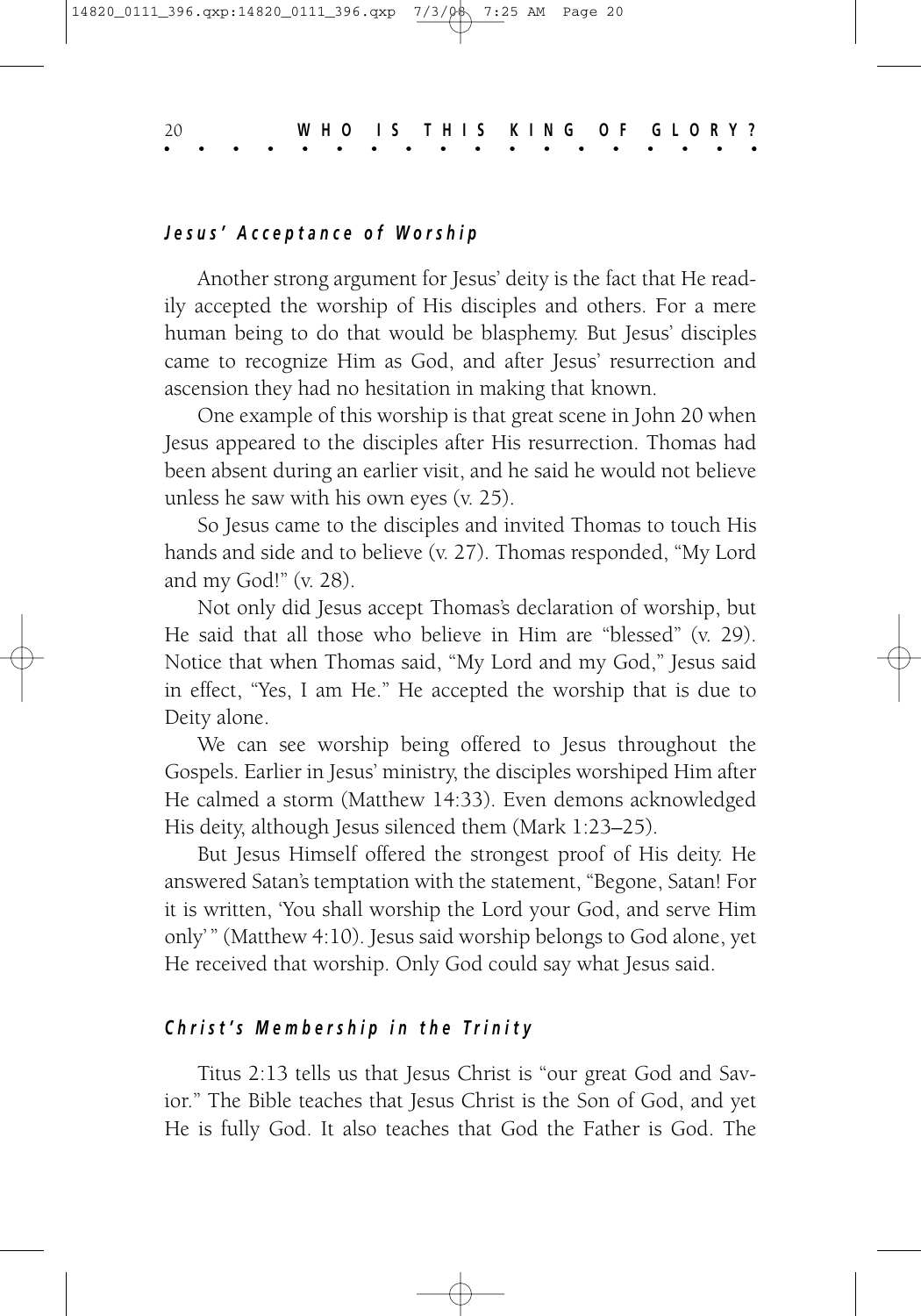question the early church grappled with was how Jesus could be God, but also be distinct from the Father as the Son.

A child at our church in Dallas once asked me, "Pastor, if Jesus is God, then who was He talking to on the cross when He said, 'My God, My God, why hast Thou forsaken Me?' Was He talking to Himself?"

That's a very perceptive question. Jesus was not talking to Himself on the cross but to the Father. We can say this with confidence because the Bible teaches that the Godhead is composed of three distinct, yet coequal persons who share the same divine substance: Father, Son, and Holy Spirit. The term *trinity* is used for this foundational truth.

So when we talk about God, we could be talking about either the Godhead corporately or about any one of the three persons who make up the Godhead. God's Word teaches Jesus' deity because it presents Him as a member of the Godhead, the divine Trinity.

Jesus identified Himself as distinct from the Father when He called Himself "the Son of God" (John 10:36). Yet, just a few minutes before He said that, He also said, "I and the Father are one" (v. 30).

The unity of the Trinity, and yet the distinction of its three members, is evident in Jesus' commission to His disciples. He told us to baptize people "in the name of the Father and the Son and the Holy Spirit" (Matthew 28:19). Normally we would expect to read the word *names* (plural) here, because Jesus mentioned three names. But He used the singular, *name.* So we must conclude either that Jesus was mistaken, or that He used the singular on purpose because the three members of the Godhead make up one entity. There's no question which of these conclusions is correct.

The name of God is singular because the triune God is one God. This is the consistent teaching of Scripture. Paul closed one of his letters with this benediction: "The grace of the Lord Jesus Christ, and the love of God, and the fellowship of the Holy Spirit, be with you all" (2 Corinthians 13:14). Paul integrated the three persons of the Godhead because they are one.

The Trinity is not an easy concept to grasp because there is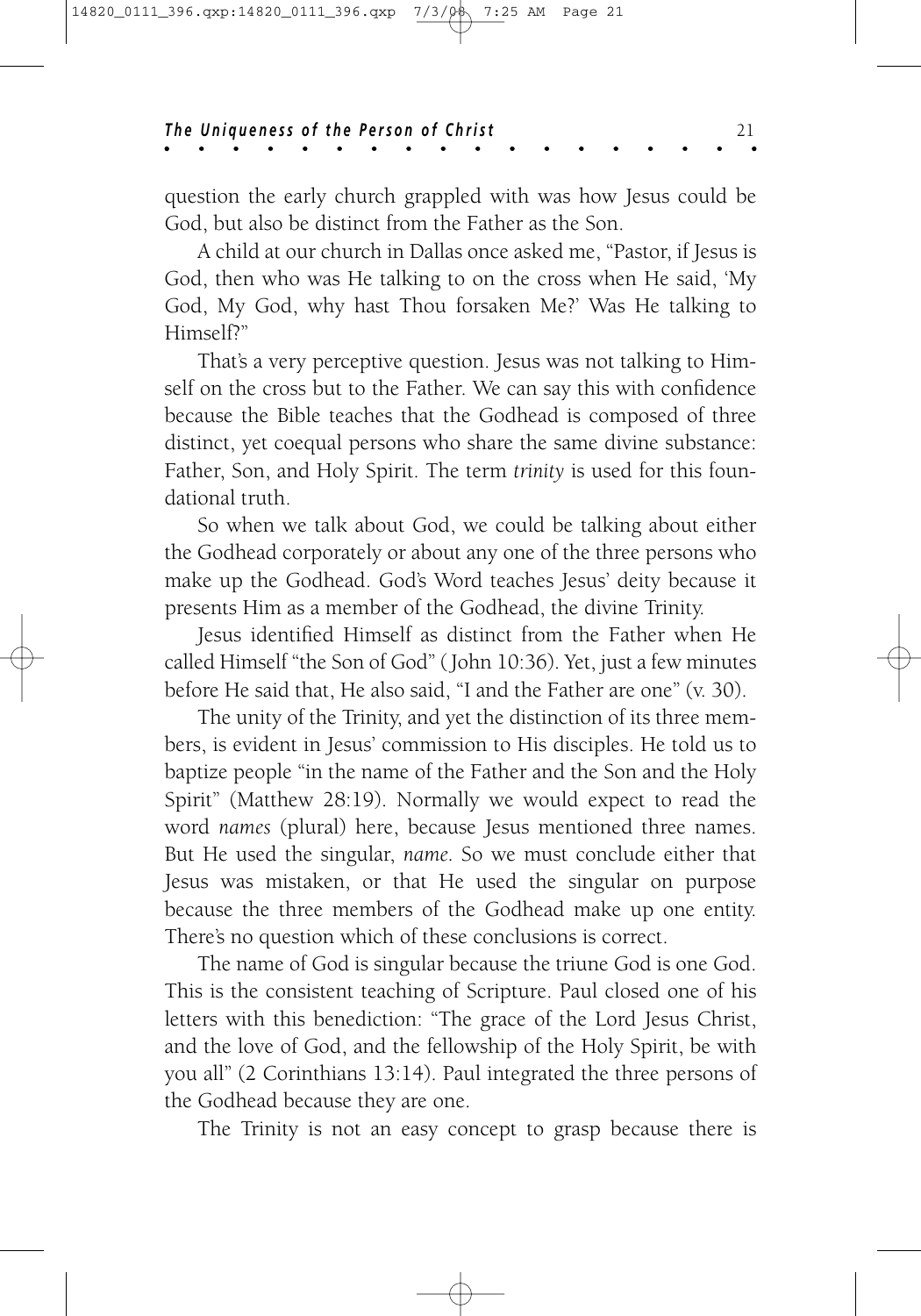nothing like it in the universe. Without the Bible we would have no knowledge of this kind of existence. It is outside our realm of understanding to think of one God existing in three equal persons who are distinct personalities while sharing the same essence.

There have been a number of illustrations suggested for the Trinity, but they all fall short of the mark because the Trinity is unique.

For example, someone has suggested the illustration of water, ice, and steam. All are made up of the same essence, yet they are distinct forms of that essence.

The problem with this is that if we apply it to the Godhead, it makes it appear that God appears sometimes as Father, sometimes as Son, and sometimes as Spirit. But that is a heresy because the fullness of the Godhead is always present in each member of the Trinity.

Another common illustration of the Trinity is the egg. An egg has three parts—the shell, the yolk, and the white. The problem with this illustration is that none of these three parts by itself can be defined as an egg. They are just part of the egg. But the fullness of Deity resides in each individual member of the Godhead. Jesus Christ isn't part God; He is fully God. The same can be said of the Father and the Holy Spirit.

The best illustration I have come up with for the Trinity is a pretzel. A typical pretzel has three circles or holes formed by the dough.

These holes are distinct from one another, and each hole is complete within itself. Yet the three holes are interconnected because they belong to the same piece of dough. They have the same character. There is only one pretzel, not three.

This is not a perfect illustration, but I think it gets closer to the point. The biblical doctrine of the Trinity establishes the full deity of Jesus Christ. He is God.

#### **J E S U S C H R I S T ' S H U M A N I T Y**

Jesus is also man. He partakes of the nature of Deity because He is the Son of God. He also partakes of the nature of humanity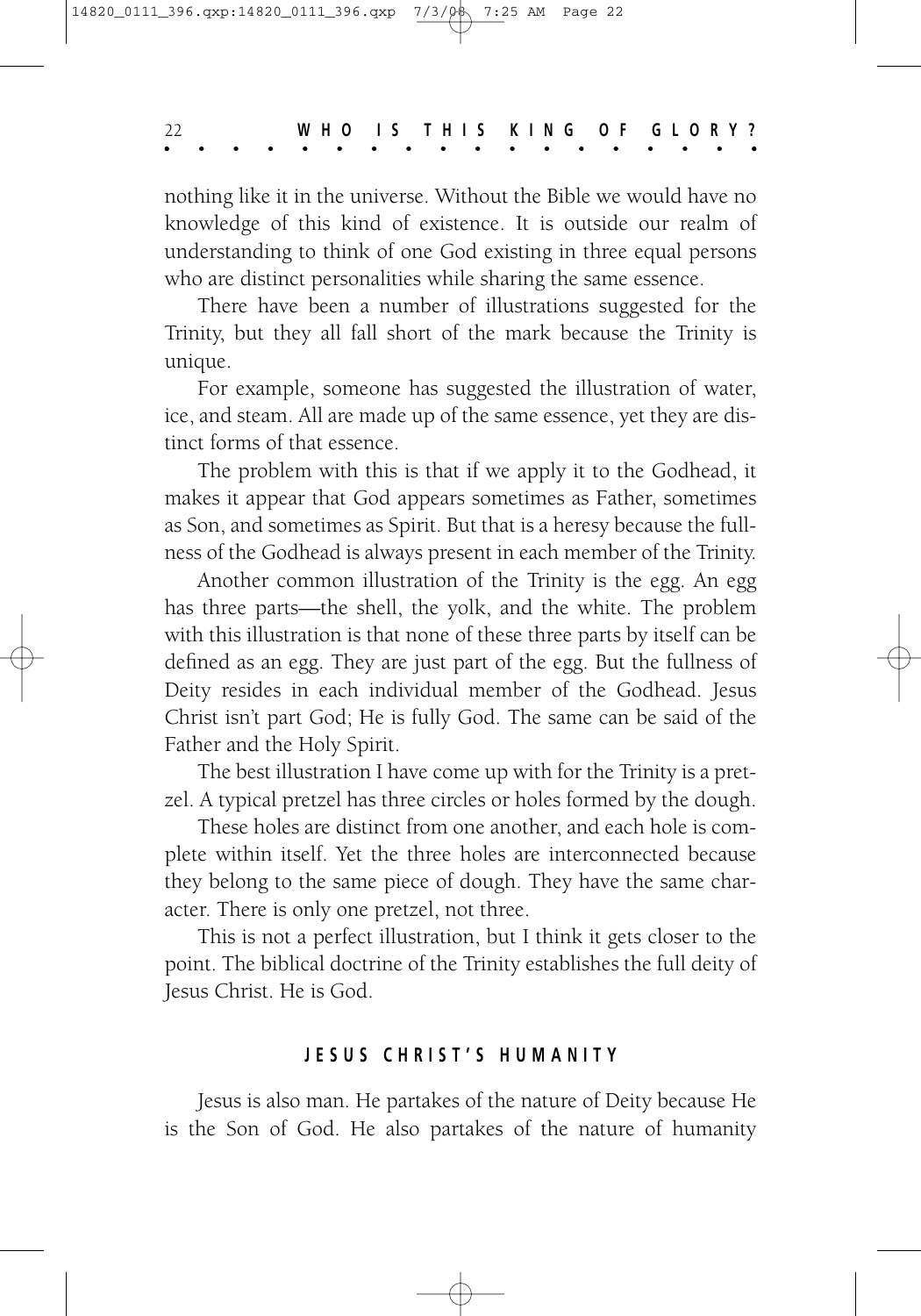because He is the "Son of Man." In fact, this was Jesus' favorite title for Himself.

In this section we want to talk about Jesus' humanity, because it is this union of Deity and humanity that makes Jesus unique in history. Jesus left heaven to take on human flesh, which is what we mean by the term *incarnation.* Jesus became flesh and blood, an event that was prophesied in Scripture hundreds of years before Jesus was ever born.

#### The Distinctives of His Human Nature

We need to look at two prophecies from the book of Isaiah and their fulfillment in the New Testament, because putting these passages together gives us a picture of Jesus' human nature. He was fully human, but He was distinct in several important ways.

The most important distinctive of Jesus' human nature is that He was born of a virgin. In Isaiah 7:14 the prophet wrote, "The Lord Himself will give you a sign: Behold, a virgin will be with child and bear a son, and she will call His name Immanuel."

Then in a verse we have already noted, Isaiah 9:6, we read: "A child will be born to us, a son will be given to us." Notice how careful the Holy Spirit is with the language here.

The Son is "given," not born. Why? Because as the Son of God, Jesus already existed. But the child is "born," a reference to Jesus' birth in Bethlehem. God the Father gave the Son to us through a supernaturally wrought conception in human flesh through the process of a human birth.

Paul brought these prophecies from Isaiah together when he wrote, "When the fulness of the time came, God sent forth His Son, born of a woman, born under the Law" (Galatians 4:4).

God "sent forth" the Son because the Son is given (Isaiah 9:6). Jesus was "born of a woman" because a child was to be born. This is the incarnation of Jesus Christ.

The story of Jesus' birth confirms His distinctiveness as God in the flesh. Matthew says that the events of Jesus' birth happened "that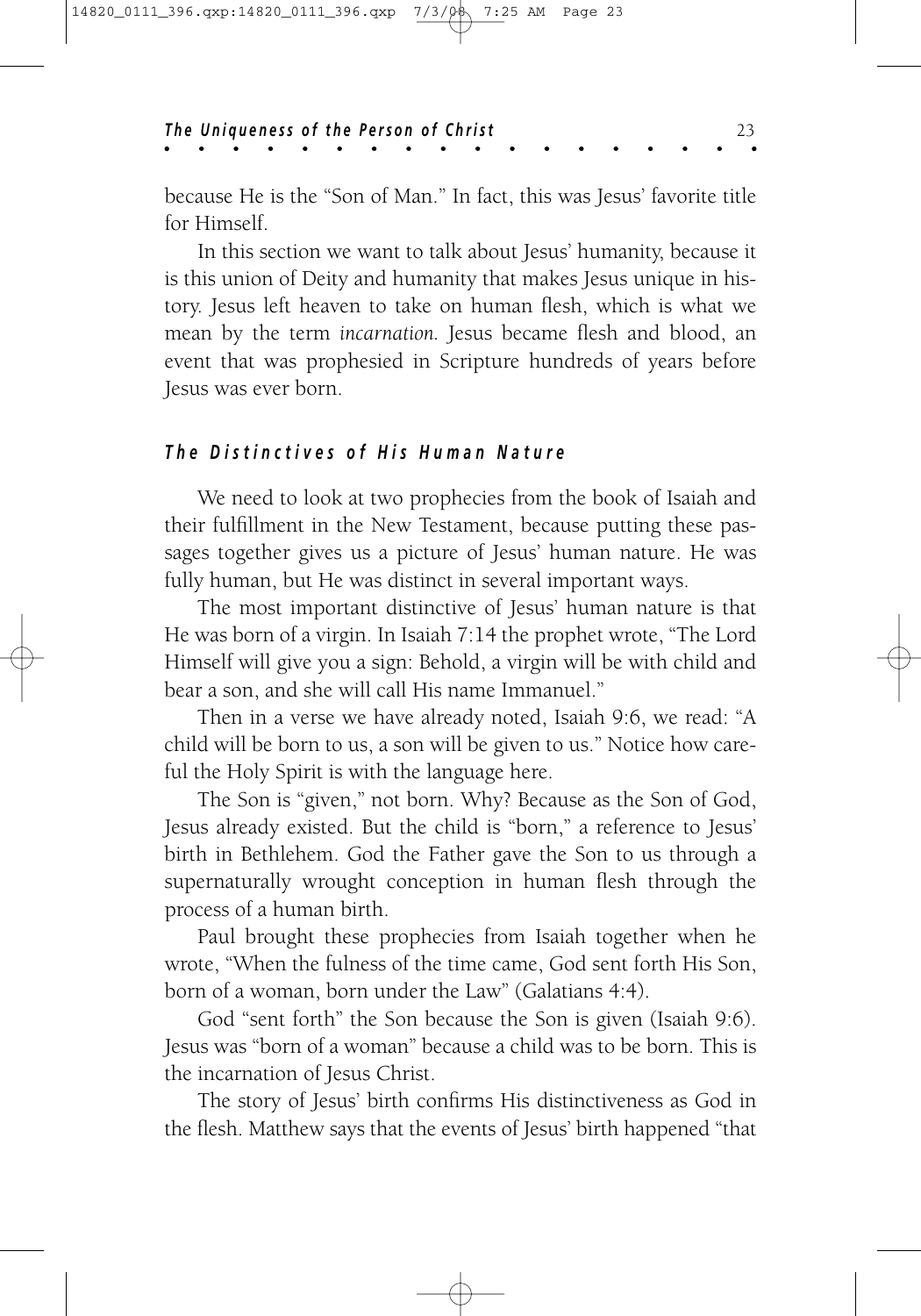what was spoken by the Lord through the prophet [that is, Isaiah] might be fulfilled." Then Matthew quoted Isaiah 7:14 to explain the angel's appearance to Joseph (Matthew 1:21–23). Immanuel means "God with us," a description of the baby who was to be born.

Back in Matthew 1:16 there is another testimony to the distinctiveness of Jesus' human nature. As Matthew listed the Lord's genealogy, he said, "To Jacob was born Joseph the husband of Mary, by whom was born Jesus, who is called Christ."

The phrase "by whom" is critical here, because it is a feminine singular relative pronoun. That is very important because the Bible is saying that Jesus was conceived through Mary, but not by Joseph. This, in other words, is a careful witness to His virgin birth.

Joseph is important in Jesus' genealogy, because Matthew is showing that Joseph was descended from David. Since Joseph was Jesus' legal—though not biological—father, Jesus had a rightful claim to the throne of David.

Jesus was conceived by the Holy Spirit (Luke 1:35), and not by Joseph, in order that His human nature might be sinless. This is why He would be called "the Son of God" at His birth. Jesus' humanity had both a heavenly origin through the power of the Holy Spirit and an earthly origin through Mary.

The fact that Jesus' nature is different from ours in terms of being sinless and virgin born has led some people in church history to deny that His humanity was real. They believed He just appeared to be human. But that is another heresy that denies the reality of His life and His death for sin.

Make no mistake; Jesus was fully human. The Gospels demonstrate this again and again. He was the God who made everything, the God who never becomes weary or needs to sleep. Yet in His humanity He could be tired and thirsty (John 4:6–7). We know Jesus had human emotions because He wept at Lazarus's grave (John 11:35) and felt compassion for people (Matthew 9:36). He also loved us with an everlasting love. And He had a human soul and spirit (Matthew 26:38; Luke 23:46), which all human beings have.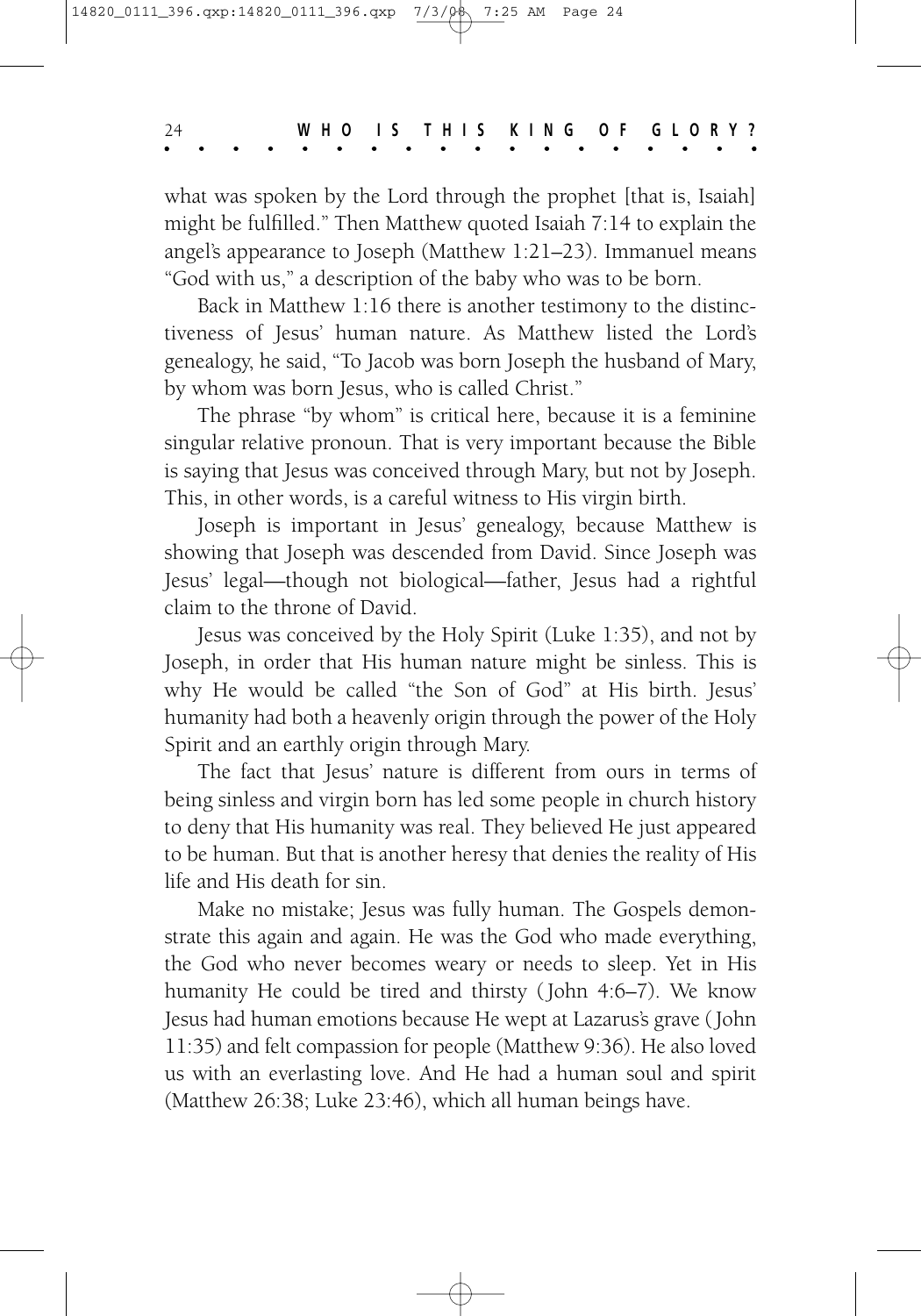#### The Perfections of His Human Nature

Some people have a problem with Jesus' human nature because they assume if He was human, He had to be sinful. Not when the Holy Spirit oversees the birth process. We have already noted that Jesus was conceived by the Holy Spirit, bypassing the sinful human nature of Joseph as the father.

The same objection is raised about the Bible. If the Bible was written by human beings, the argument goes, it must have errors in it. That might be true except for one thing: The Holy Spirit oversaw the writing of Scripture to preserve it from error (2 Peter 1:21).

What the Spirit did with the written Word of God, He did with the incarnate Word of God, Jesus Christ. The Spirit superintended the conception of both the written and the incarnate Word so that there was no human contamination in either.

Lest you think all of this is just the musings of theologians, you need to realize that everything Jesus did, and is doing, for you and me is tied to His sinless humanity.

Paul said that God made Jesus, "who knew no sin," to become sin on our behalf so we might partake of God's righteousness (2 Corinthians 5:21). If Jesus were just a sinful human being, His death would have done nothing to save us.

According to Hebrews 4:15, Jesus' present ministry in heaven as our Great High Priest is also dependent upon His sinlessness. He could not help us in our weakness if He were as sinful and weak as we are.

### **T H E P E R F E C T U N I O N O F C H R I S T ' S T W O N A T U R E S**

The two natures of Jesus Christ form what theologians call the hypostatic union. This is a big term that simply means undiminished Deity and perfect humanity united forever in one person.

In other words, Jesus was no less God when He became a per-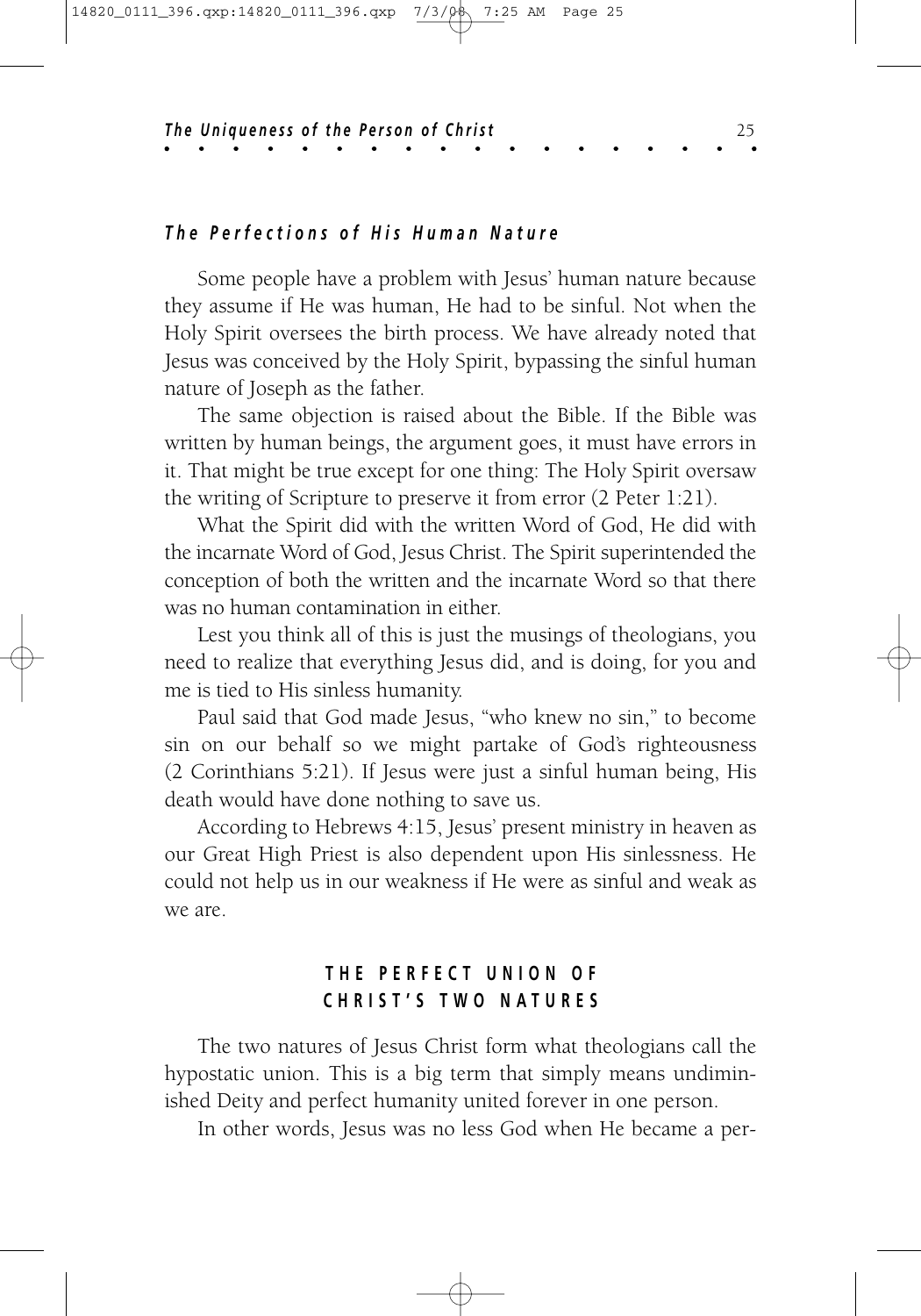fect Man. He was fully human, but without sin. It's important that we understand Jesus is one person, not two. He is the God-man, not sometimes God and sometimes man. He is one person with two natures.

Jesus has a perfect human and divine nature, which makes Him unique. Nobody else is God become a man—God in the flesh.

One passage puts all of this together: Philippians 2:5–11. We will deal with this phenomenal passage in greater detail in the chapter on Christ's humiliation, but here I want to hit the highlights to show you that this text teaches us how we should live in response to what Jesus did in taking on human nature.

Paul prefaced this passage by calling believers to be humble rather than prideful, to be concerned about the interests of others rather than just their own interests—which is the way Jesus lived when He came to earth.

#### *A P i c t u r e o f J e s u s ' D e i t y*

Then Paul wrote, "Have this attitude in yourselves which was also in Christ Jesus, who, although He existed in the form of God, did not regard equality with God a thing to be grasped" (vv. 5–6).

This is a tremendous statement of Jesus' deity. He existed as God prior to His birth in Bethlehem. He was equal with the Father in divine essence. Here is a succinct statement of what the Bible says about Jesus' deity.

#### *A P i c t u r e o f J e s u s ' H u m a n i t y*

But then we come to Jesus' humanity. He "emptied Himself, taking the form of a bond-servant, and being made in the likeness of men" (v. 7). Does this mean that Jesus emptied Himself of His deity?

Not at all. It was impossible that Jesus Christ could cease being God. This famous verse is not talking about what Jesus emptied Himself of but what He emptied Himself into.

It's like pouring something from one pitcher into another. Jesus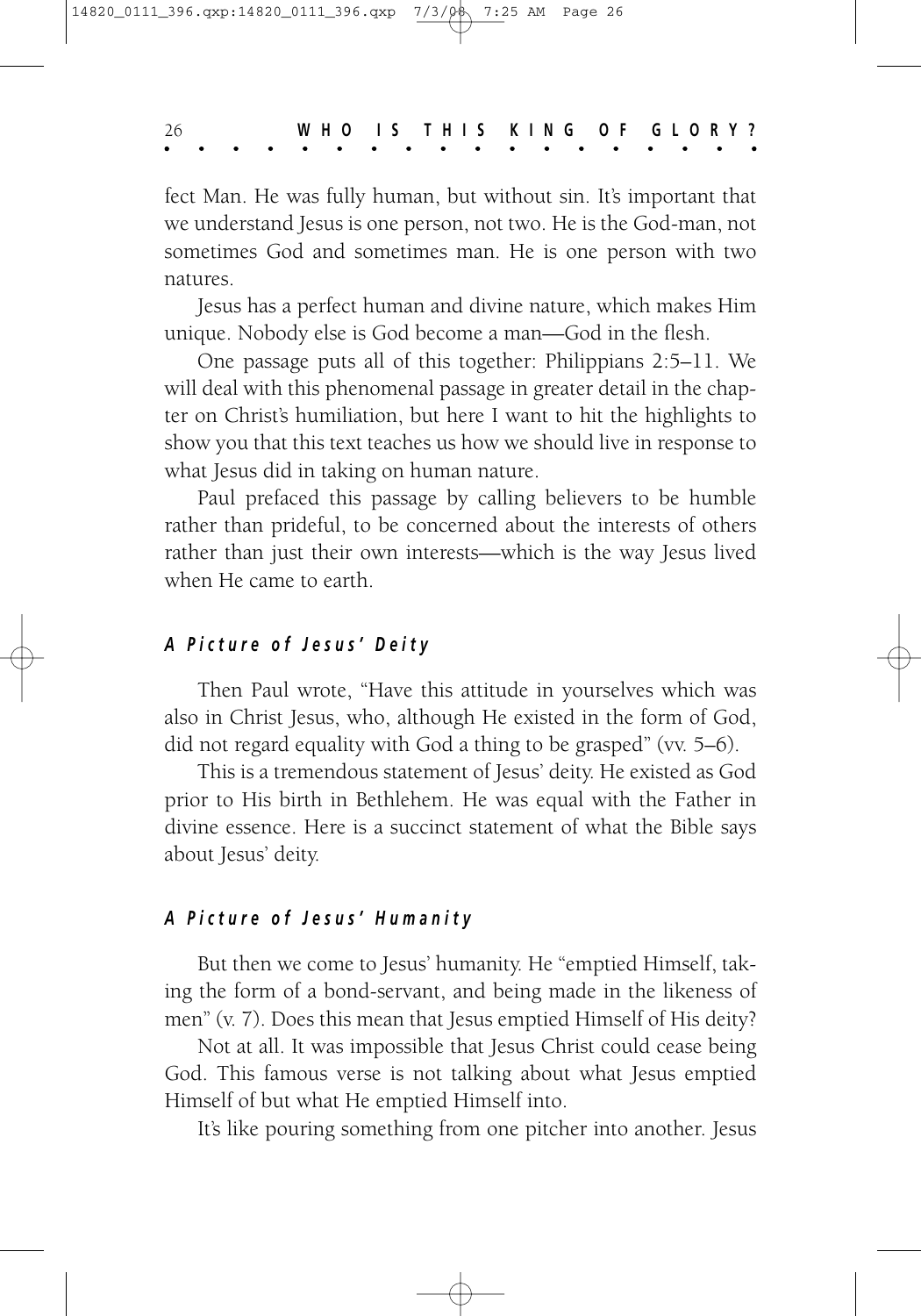took all of His deity and poured it into another vessel, the "form of a bond-servant." He didn't stop being who He is, but He changed the form of who He is.

When He came to earth, Jesus moved from His preexistent, glorified form and poured the fullness of His deity into a human form.

Simply becoming a human being was enough of a step down for the Son of God. But Jesus became a "bond-servant," a slave, the lowest possible position on the social ladder in that day. We could say that He who is very God of very God became "very slave of very slave."

That's why most of the people in Jesus' day missed His birth. They were looking for a king, not a servant. They expected a king to be born in a palace to rich parents, not in a stable to the poorest of the poor. And a baby king is wrapped in fine clothes, not in grave clothes, which is what Mary used to wrap around Jesus.

Jesus came as a lowly servant, which is good news for us because that means there is no one with whom Jesus cannot identify. If you are not very high on the social ladder, Jesus understands because He has been there. And no matter how high you may be, Jesus has been higher because He is the Son of God.

When Jesus took on flesh, He was "made in the likeness of men" (Philippians 2:7). That simply means that even though Jesus was much more than just a man, those who saw Him would think He was just a man.

Jesus didn't go around with a halo around His head. He looked like a man. Luke 2:52 says Jesus grew in the same ways as other people: physically, spiritually, emotionally, and socially. Isaiah said Jesus had "no stately form or majesty" in His human appearance that would make people stop and look twice (Isaiah 53:2).

Jesus was not only born in humble circumstances, but "He humbled Himself by becoming obedient to the point of death, even death on a cross" (Philippians 2:8). In His sacrifice for our sins, Jesus humbly accepted the most painful, humiliating form of death the Romans could inflict.

In Jesus' crucifixion we get an idea of what is meant when the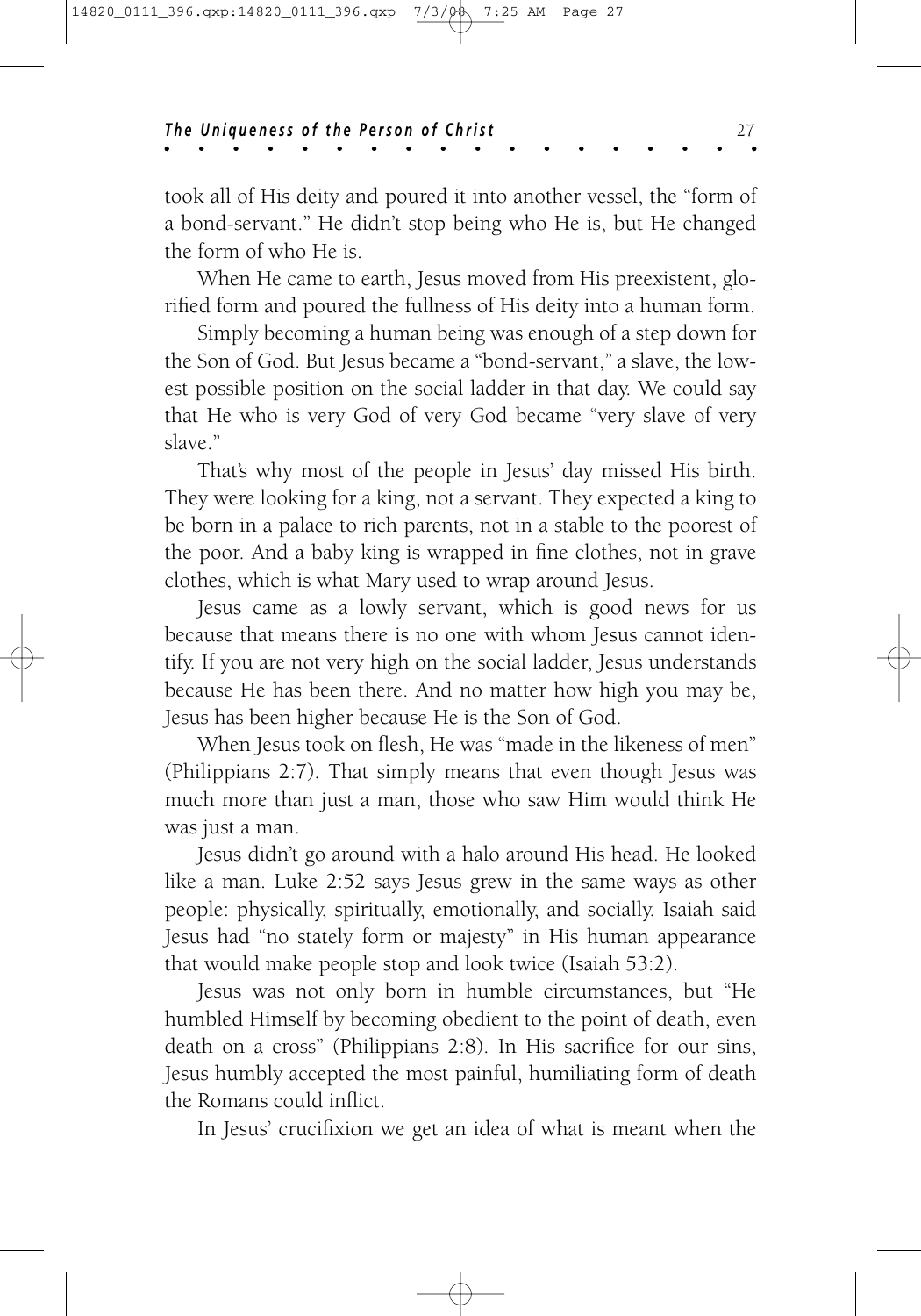Bible says He emptied Himself. Jesus chose to lay aside the independent use of His divine attributes, submitting Himself completely to His Father's will.

How do we know this? Because when Peter attacked the high priest's servant, Jesus told Peter He could call more than twelve legions of angels to rescue Him if He desired (Matthew 26:53).

But Jesus did not do that because in order for His sacrifice to be effective for sin, He had to suffer and die and defeat Satan as a perfect Man. He could not simply call on His divine power to wipe out Satan but had to submit Himself to death.

#### *T h e O n l y S e n s i b l e R e s p o n s e*

But Philippians 2 does not end with verse 8. Because Jesus was obedient to death, "God highly exalted Him, and bestowed on Him the name which is above every name, that at the name of Jesus every knee should bow . . . and that every tongue should confess that Jesus Christ is Lord, to the glory of God the Father" (vv. 9–11).

When we understand the uniqueness of Jesus Christ, only one response makes sense—to fall on our knees and confess Him as Savior and Lord.

There are two ways we can do this. We can either bow in humble submission today, confessing Jesus and receiving Him as our Savior, or we will be forced to bow to Him at the judgment. But every creature in heaven, on earth, and in hell is going to bow to Jesus Christ.

When you bow to Jesus in repentance and submission, He becomes Lord of your life. And when He becomes Lord of your life, He takes over. That means He deserves all of your respect, honor, and obedience because of who He is and what He has done for you.

We spend a lot of time paying respect to people in authority in this world. That's OK, because the Bible tells us to honor those in positions of authority over us. In some cases, we have to respect people's positions even if the people themselves are not worthy of respect.